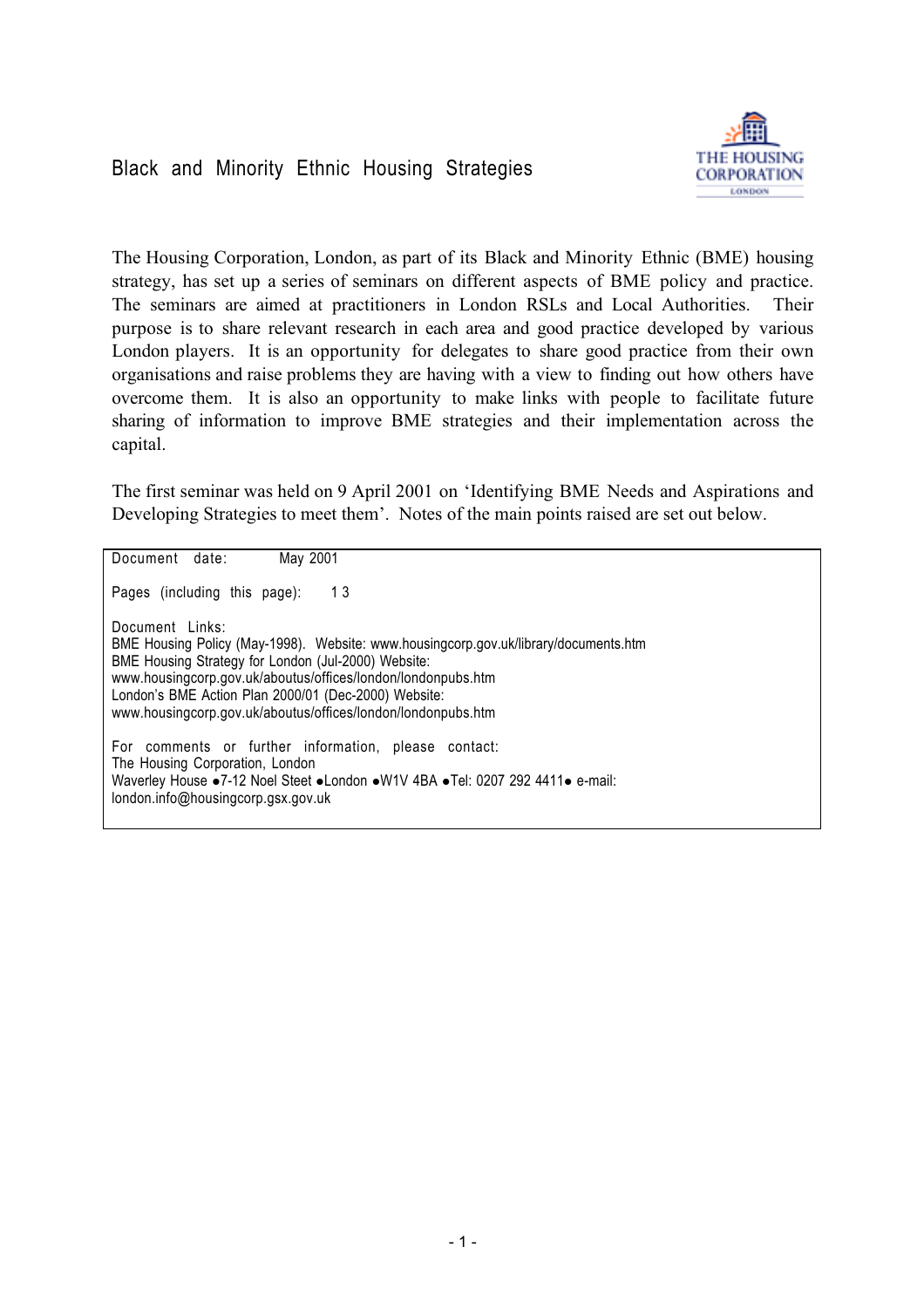Notes of the HC/LHF Good Practice Seminar on 9 April 2001 'Identifying BME Needs and Aspirations and Developing Strategies to meet them'



A. Ben Wilson, Chief Executive, Horizon Group

Ben stressed the business case for Registered Social Landlords (RSLs) having good BME housing strategies and action plans. Decisions based on stereotypes, misconceptions and exclusive behaviour are bad for business as its costly to give people what they do not want.

Best value can only be achieved with input from consumers and as London is a multicultural, multi-racial city this must involve BME communities.

For RSLs to be competitive and effective in growth areas, such as stock transfers and neighbourhood renewal, they must show potential tenants and local communities that they listen to them and act to meet their requirements.

B. Bob Blackaby, Freelance Consultant

Bob is the co-author with Kusminder Chahal of the Chartered Institute of Housing/Federation of Black Housing Organisations book 'Black and Minority Ethnic Housing Strategies - A Good Practice Guide'. This is a very practical guide on how to go about preparing and implementing such a strategy.

Bob pointed out:

- 1. **We still have a long way to go**
	- Only 18% of LAs have a written BME strategy
	- 62% have written harassment policies/procedures
	- But, 29% did not know how many racist harassment cases in last three years
	- Only 33% have specific mechanisms to consult with BME people
	- 44% do not regularly analyse their housing register ethnic records
	- Only around 25% of authorities could identify changes resulting from ethnic monitoring

#### 2. **Black and Minority Ethnic Strategies**

Essential Conditions:

- Commitment from the 'top'
- Not just a paper exercise
- Take time to design the process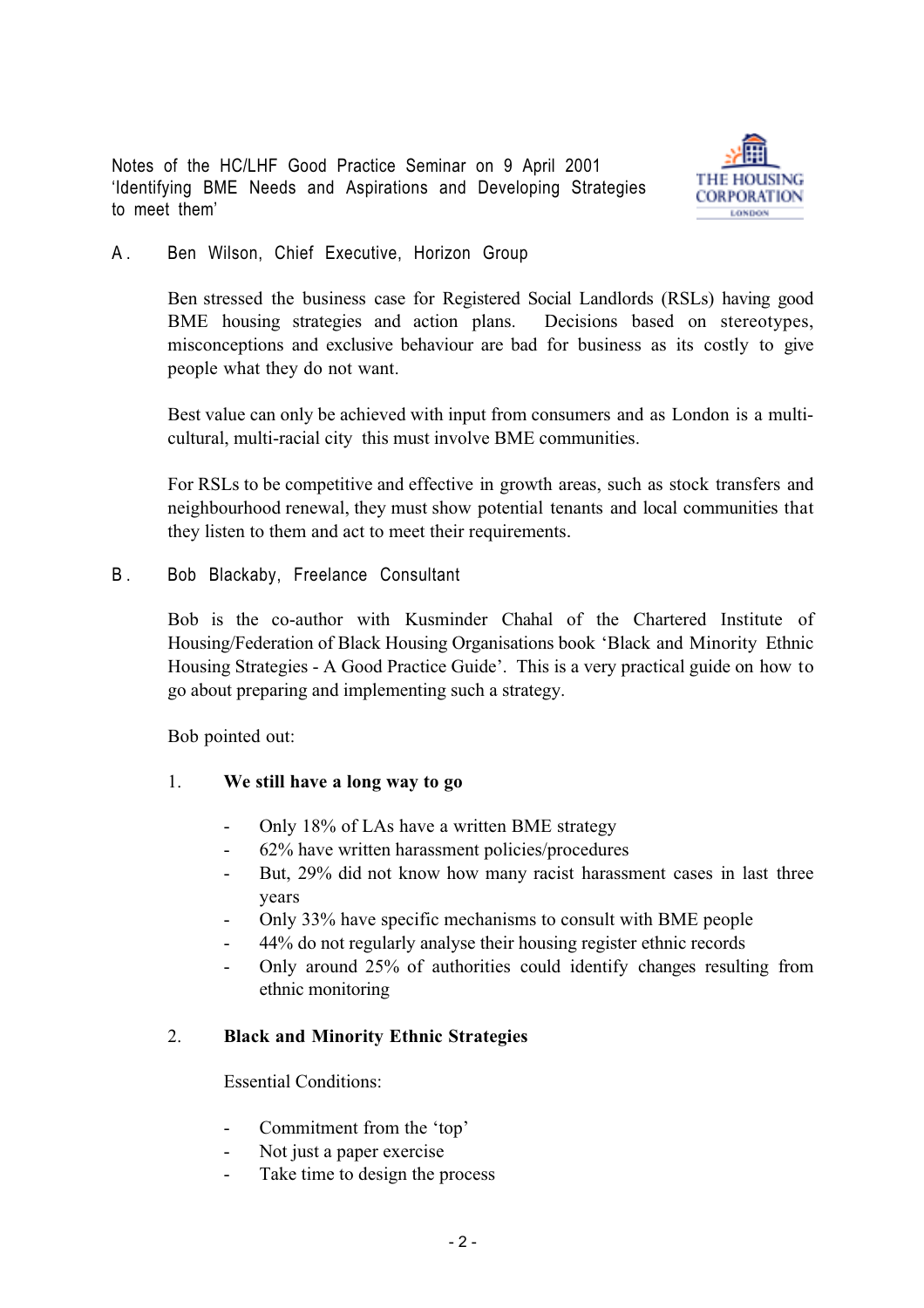

- Make the process inclusive
- Clear analysis of the problems and options
- Recognise diversity
- Clear strategy that spells out what, who and when
- Effective communication of the completed strategy
- Evaluation and review

# 3. **Engaging the Communities and Other Stakeholders**

Range of Interests:

- Communities
- Service users (not just tenants)
- Board/councillors
- Staff
- **Partners**

Maximising opportunities - using existing mechanisms and creating new opportunities.

Honest, open, importance of feedback.

Practicalities - location, specific interests etc.

#### 4. **Using Information Effectively**

Using the data you have already got:

- Monitoring: lettings, repairs, complaints, 'exits', transfer requests, grants
- Customer feedback
- Existing studies

Specific Research:

- Collaboration
- Focussed
- Appropriate methods
- Careful choice of research agency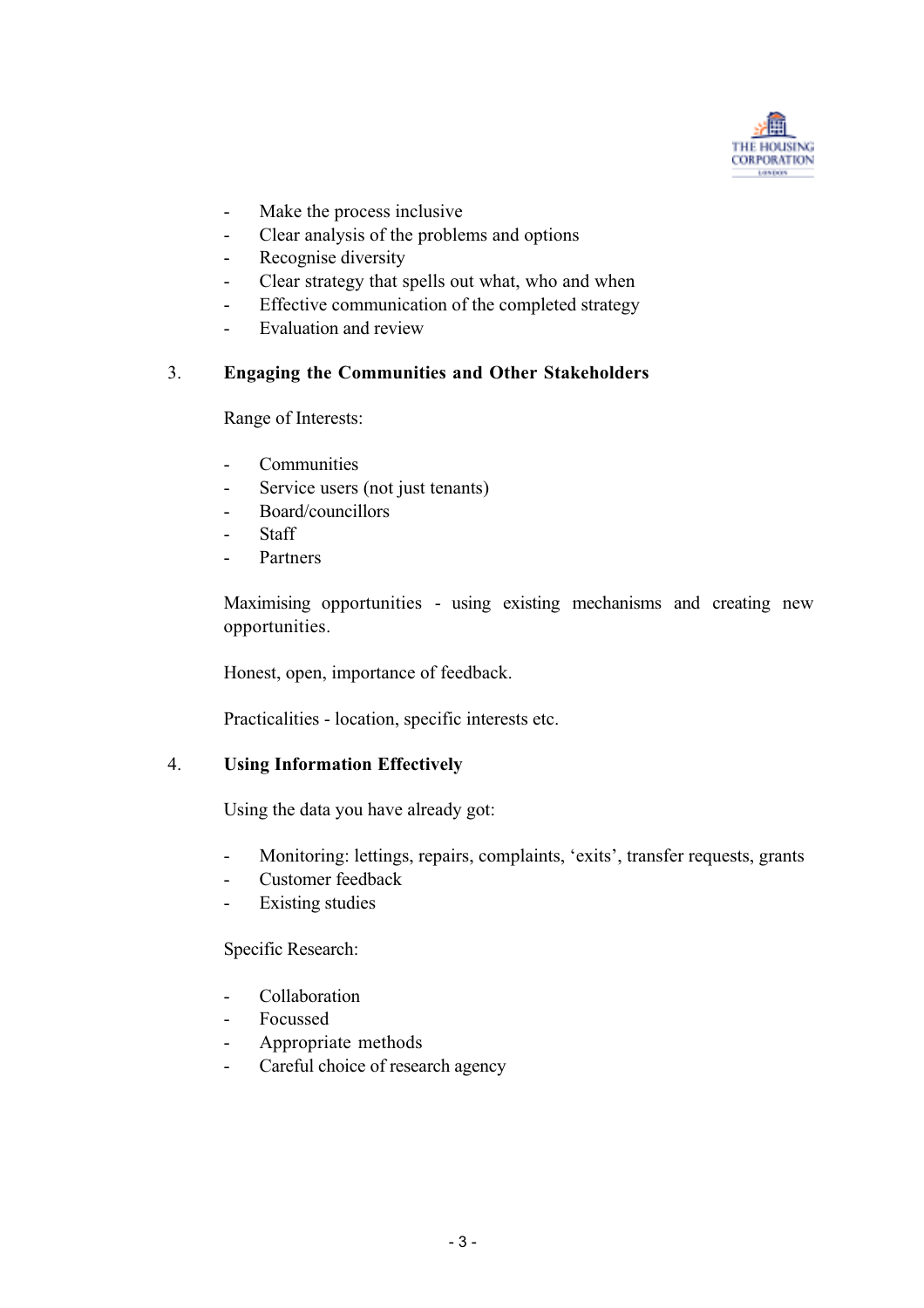

## 5. **Examples of Good Practice**

- Croydon joint work between the council and local RSLs to assess needs
- Rochdale joint work between council and BME RSL to produce a strategy. Annual review
- Bristol wide ranging strategy based on consultation.
- Gloucester joint work on sheltered housing scheme
- Glasgow and Edinburgh 3 RSLs employ an equal opportunities officer
- Birmingham five RSLs a trust to spearhead regeneration
- Camden, Swansea, Bradford etc. interagency work to tackle racist harassment.

# 6. **Turning Strategies into Action**

Need for:

- An action plan: what, who, when
- Clear communication with all those involved
- Monitoring and evaluation
- Involvement of communities and stakeholders in evaluation
- Monitoring that is regular, action oriented, reported to decision makers and open to scrutiny
- C . Key Points from Workshop Sessions

#### *Workshop 1 Facilitator: Ben Wilson Chair: Duncan Bowie*

1. **"What gets measured gets done!"**

Horizon Housing Group has used De Montfort University's research to benchmark its own performance against other RSLs. Having established its strengths and weakness, the RSL was able to establish priorities for implementing its strategy.

Family HA has also adopted an action plan and will be measuring and monitoring its performance against this plan.

Both Notting Hill Housing Group and Bethnal Green and Victoria HA are also setting targets to monitor progress of the implementation of its strategy. But they are setting individual targets for staff as well as corporate ones.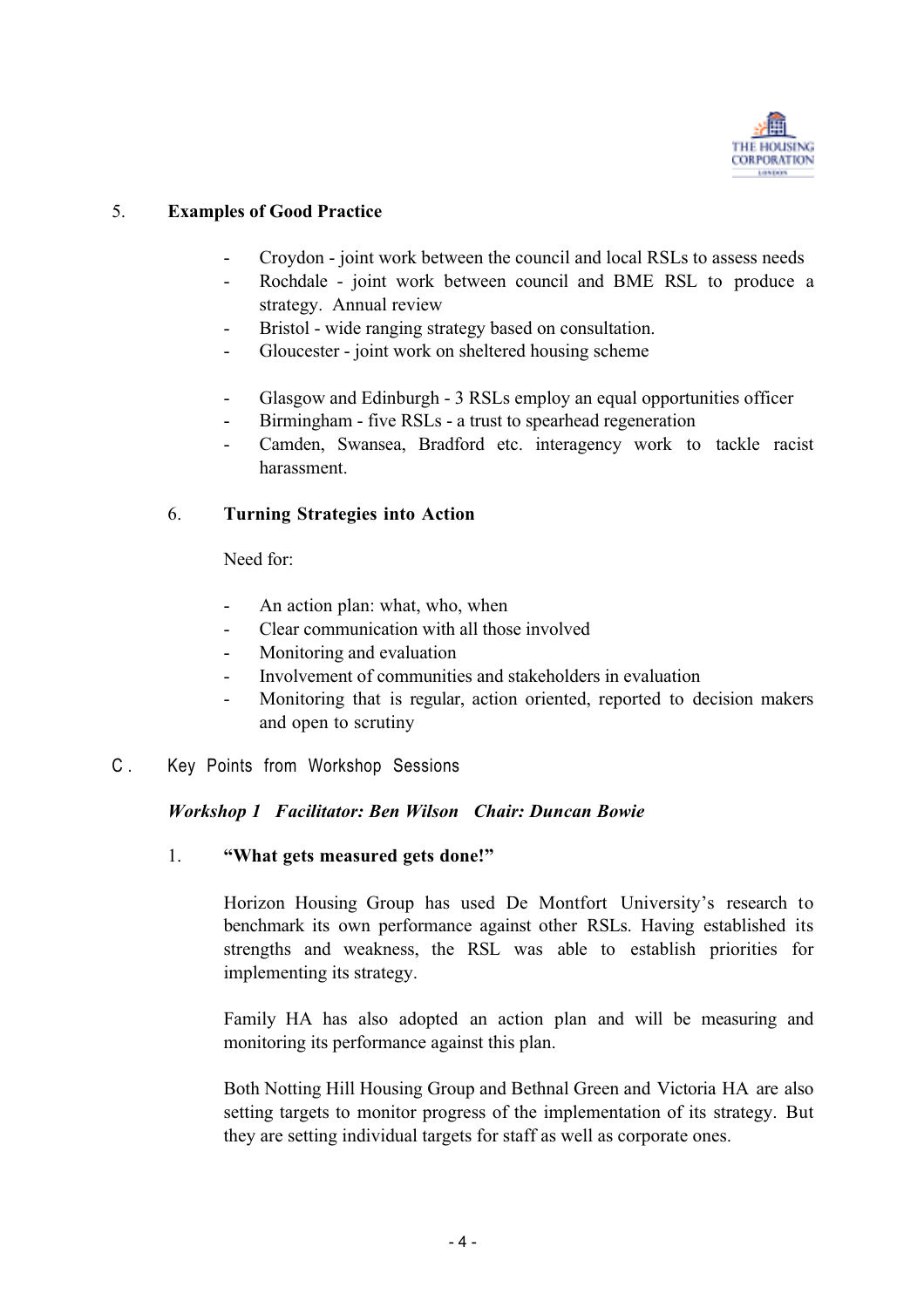

## 2. **Impact of focusing on "cultural change".**

English Churches Housing Group has recognised that the implementation of a BME Strategy tends to be watered down as it is disseminated throughout the organisation.

One of its action points is to recruit, retain and train BME staff to enable them to occupy posts where they can make a difference.

Horizon Group has also recognised the importance of focusing on culture. As a result it has prioritised governance, staffing issues, delivery of maintenance and is undertaking a review of key policy areas.

Wandle HA is also addressing this issue by delivering the strategy at different levels so that people within the organisation can commit to it. Notting Hill Housing Group is taking a similar approach - different solutions for different departments.

View from the group was that an effective BME strategy looks at relationships, incorporates an understanding of peoples' needs and seeks to listen and act upon what people are saying.

# 3. **"Better to do something - no matter how small - rather than take no action".**

Notting Hill Housing Group's Chief Executive (Peter Redman) said that it was better to implement its BME strategy on a small number of issues rather than take a scatter gun approach, and trying to work on too many fronts. In the case of Notting Hill the issues chosen were culture and perception.

Family HA is taking a similar approach by looking to deliver on specific areas. Family HA believe that delivering on promises made is the only way to enthuse staff and convince residents that the organisation is committed to implementing the policy.

Southern is also focusing on three areas of its BME strategy - lettings, staff and governance - in an attempt to make its strategy real.

The message from a number of other RSLs present was similar - think small, take practical measures and achieve change.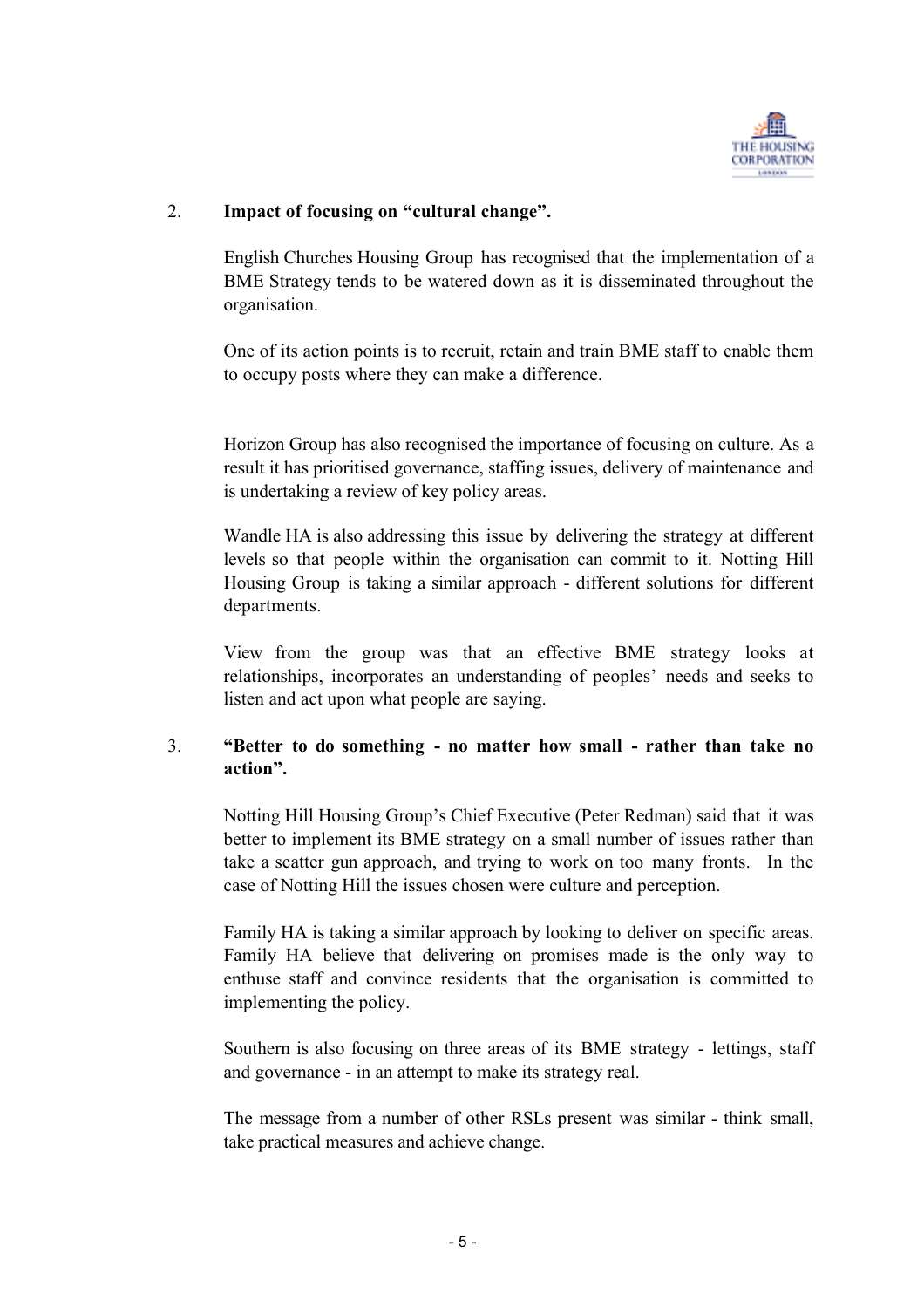

## 4. **An effective strategy needs to be informed, but time now for action not more research**.

Robert Isaac (Family HA) stressed that while a BME strategy needs to be informed, the time has come for action and implementation.

The general view of the group was that if RSLs feel that additional research is required, then they should seek the opinions of their own BME staff and Board members.

## 5. **Impact of ensuring that the implementation of BME strategy is part of an RSL's business process.**

Family HA believes that the RSL sector needs to rethink the way that it does business if as a movement it is going to have any impact on reducing inequalities.

Other RSLs agreed that an RSL's Equal Opportunities/BME strategy needs to be a fundamental part of its overall business strategy. Only by being a core business requirement will real change occur.

# 6. **An individual RSL needs to recognise that it can only do so much, but needs to take what action it can rather than set agendas for other organisations.**

While RSLs need to work in partnership with other organisations, particularly those responsible for strategic direction, for example, local authorities, too often BME strategies set agendas for other organisations.

The group considered it important that an RSL identifies what an RSL can achieve and not simply highlight agendas for others.

Notting Hill Housing Group have found that identifying what action each individual member of staff can undertake to meet an objective is a very powerful tool in implementing a BME strategy. Staff then take individual responsibility for implementation of the strategy and this can be reflected in work targets.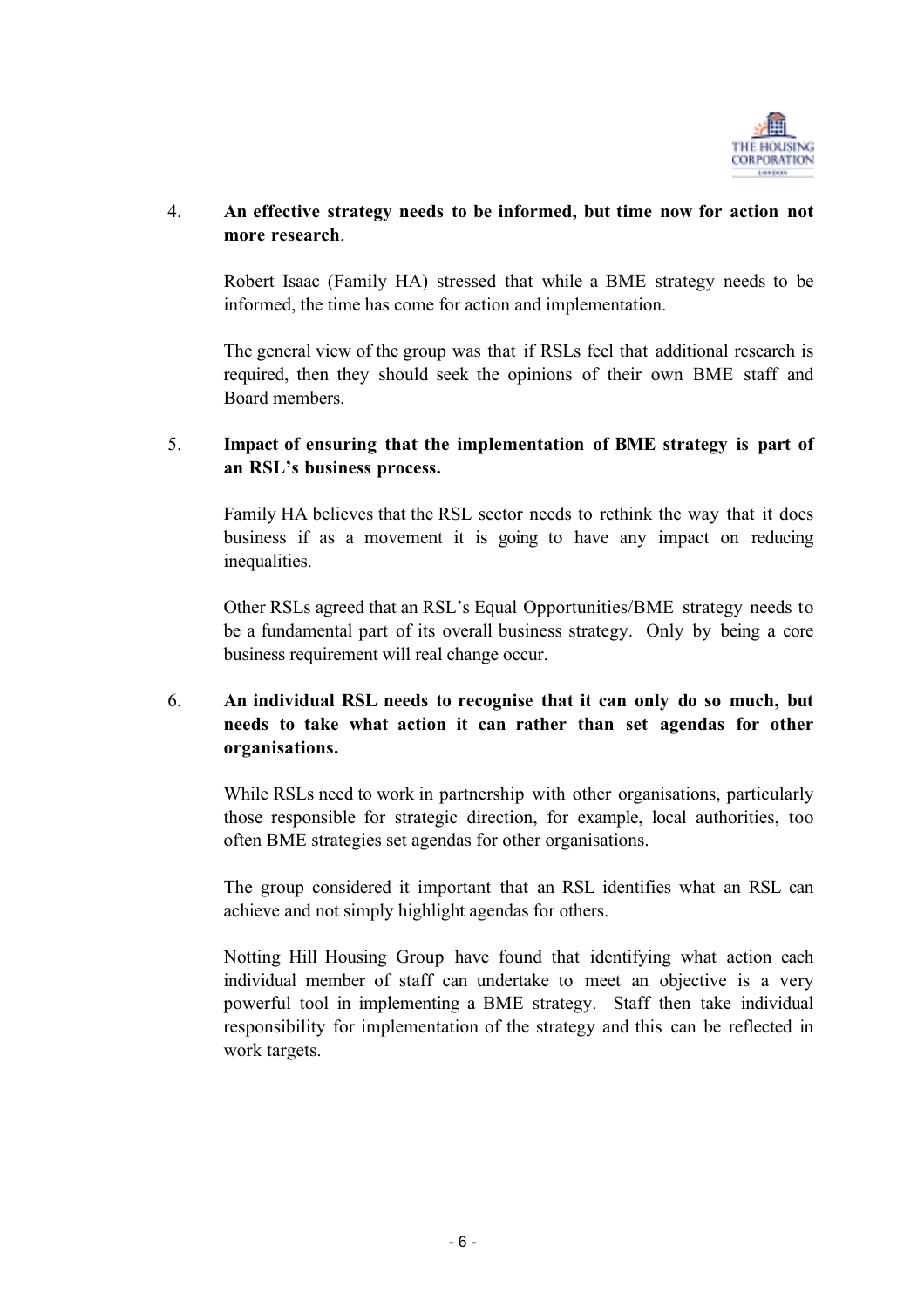

# 7. **Need to measure impact of actions within BME communities, not simply assume that such communities benefit and that their needs are met simply by investing resources in an area.**

LB Hackney has in the past worked on the assumption that investing resources in the worst housing will automatically assist BME communities who tend to be over represented in the poorest housing. LB Hackney is concerned that this may not necessarily be so, and that BME issues may not have been fully reflected in regeneration issues.

LB Hackney believe that it is essential that an organisation's BME strategy is incorporated into its regeneration work.

## 8. **Equal opportunities is not about common levels of service delivery and common standards**.

A number of surveys have found that residents from BME communities express lower levels of satisfaction with RSL services than white residents. A wide range of factors appear to be leading to this outcome, but in general terms this is about different expectations.

Different communities expect different services in order to fully meet their needs. Equality of opportunity means an organisation must be able to offer different services delivered differently to meet diverse needs.

Circle 33 HT have found that residents from BME communities have less choice in the selection of their homes. But their research has also found that residents from different communities use their homes differently and so have different requirements. Their conclusion is that as an RSL it needs to offer greater flexibility and choice in the way it delivers services including the design of new / refurbished homes.

#### 9. **Equal opportunities is not about treating everyone the same.**

Bethnal Green and Victoria Park HA highlighted their experience that to be effective a BME strategy has to find out what BME communities need.

The strategy then needs to address these needs through actions which makes them equal and gives them equality of opportunity.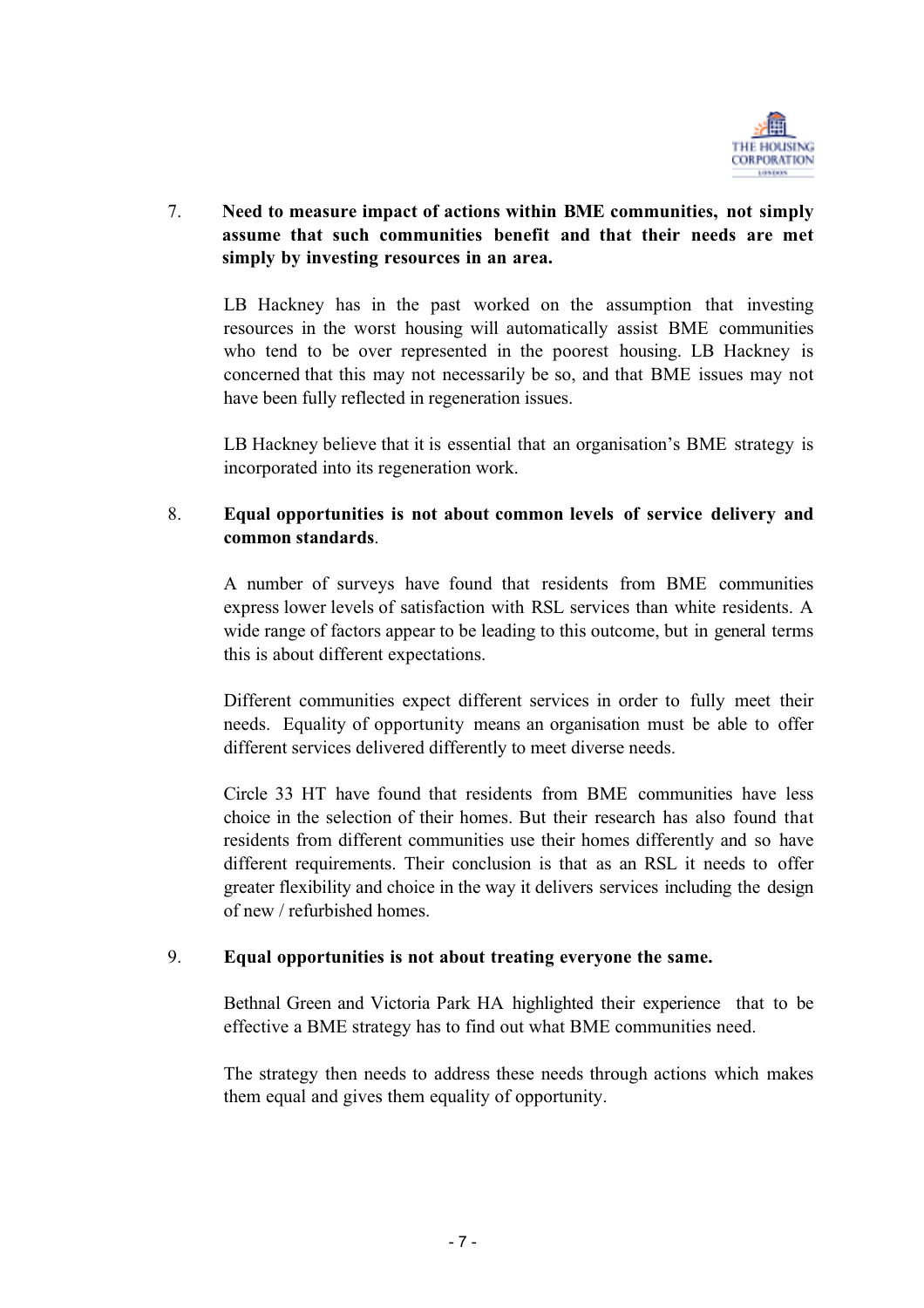

Bethnal Green and Victoria Park HA now advertise for staff using a very simple application form, no longer set minimum qualifications and offer appropriate on the job training.

#### 10. **Other Issues Discussed**

During the discussion concerns were raised about the following issues and the apparent failure of policy makers to consider the BME dimension:

- a) Choice based lettings will BME communities be disadvantaged because of language, cultural issues etc.
- b) Local strategic partnerships need to have a BME strategy.
- c) Does Best Value embrace BME issues?

# *Workshop 2 Facilitator: Martin Cheeseman Chair: Dino Patel*

# 1. **Brent LA (the second most ethnic LA in the country):**

• In later half of 1990's tried to put policies & words into "actions" by setting targets of delivering about 20 % of budget to BME RSLs. There were also targets set for transfers and management agreements. Established BME development protocol to ensure that where a large RSL was developing on behalf of a BME one, there was a framework within which decisions could be taken jointly to avoid the BME RSL being left with properties which did not meet the needs of their tenants or at too high a price. Brent also involved the CRE in auditing the

LA's work to ensure they set up clear auditable targets for housing BME people.

#### 2. **Lessons learnt for Brent LA:**

- Good intentions are not enough
- Development of policies has a lot to do with officers in post at the time
- Large RSLs who are part of process still need to be coaxed
- Protocol agreements can work and are effective, provided you don't keep making exceptions
- Size matters ensure small RSLs don't get forgotten, because they may be specialists.
- Ensure all different BME communities are provided for, its too simple to group purely by race - important to understand the make up of the BME population and changes emerging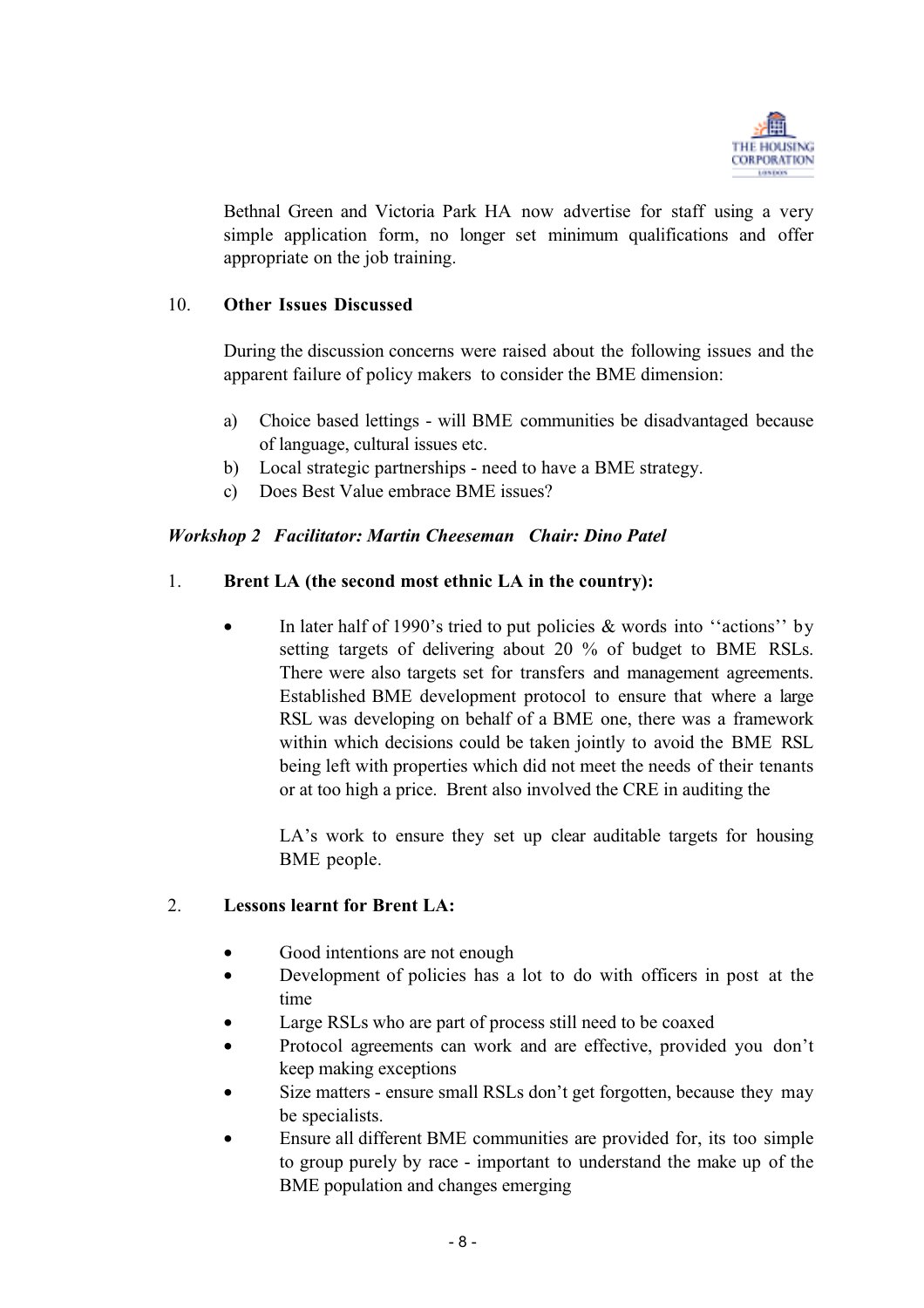

# 3. **Organisations are more likely to develop good BME housing strategies if they have BME people in senior positions.**

How can RSL's get more BME representation on their Boards?

Recruitment in general was recognised as an issue for some RSLs, although good practice points are that :

- The National Housing Federation maintains a list of prospective board members
- Housing for Women Chief Executive suggested using BME publications and housing press, found there was a lot of interest
- Peter Bedford HA found direct approaches to BME RSLs worked best
- London Housing Federation felt there needs to be more scope for secondment between mainstream and BME RSLs including small RSLs
- HC suggested maybe several RSLs advertise together or National Housing Federation might wish to co-ordinate
- Other delegates stated preference for recruiting board members from local community
- For staff, the PATH scheme to develop staff into management posts, but considered expensive for a small RSL
- To develop staff, monitoring within RSL & with other RSLs would help give staff practical experience.
- 4. **Housing for Women, as part of South London Federation of Small HAs (SOLFED) group, had recently formulated a race & housing strategy, looking at harassment and how their staff felt, collaborative work with their Board and with tenant focus groups. Their**

**Chief Exec' said they ''were horrified by the Salford University outcomes''**

5. **Brent had approached Commission for Racial Equality for advice on getting themselves assessed on complying with standards on internal policies and service delivery - both part of the equality action plan. On recruitment & development, had set themselves very public targets, with commitment of minority parties. Best Value inspection, recently completed, concluded Brent were too protective of consultation structure, and need to develop more flexibility (eg. in allocations policy)**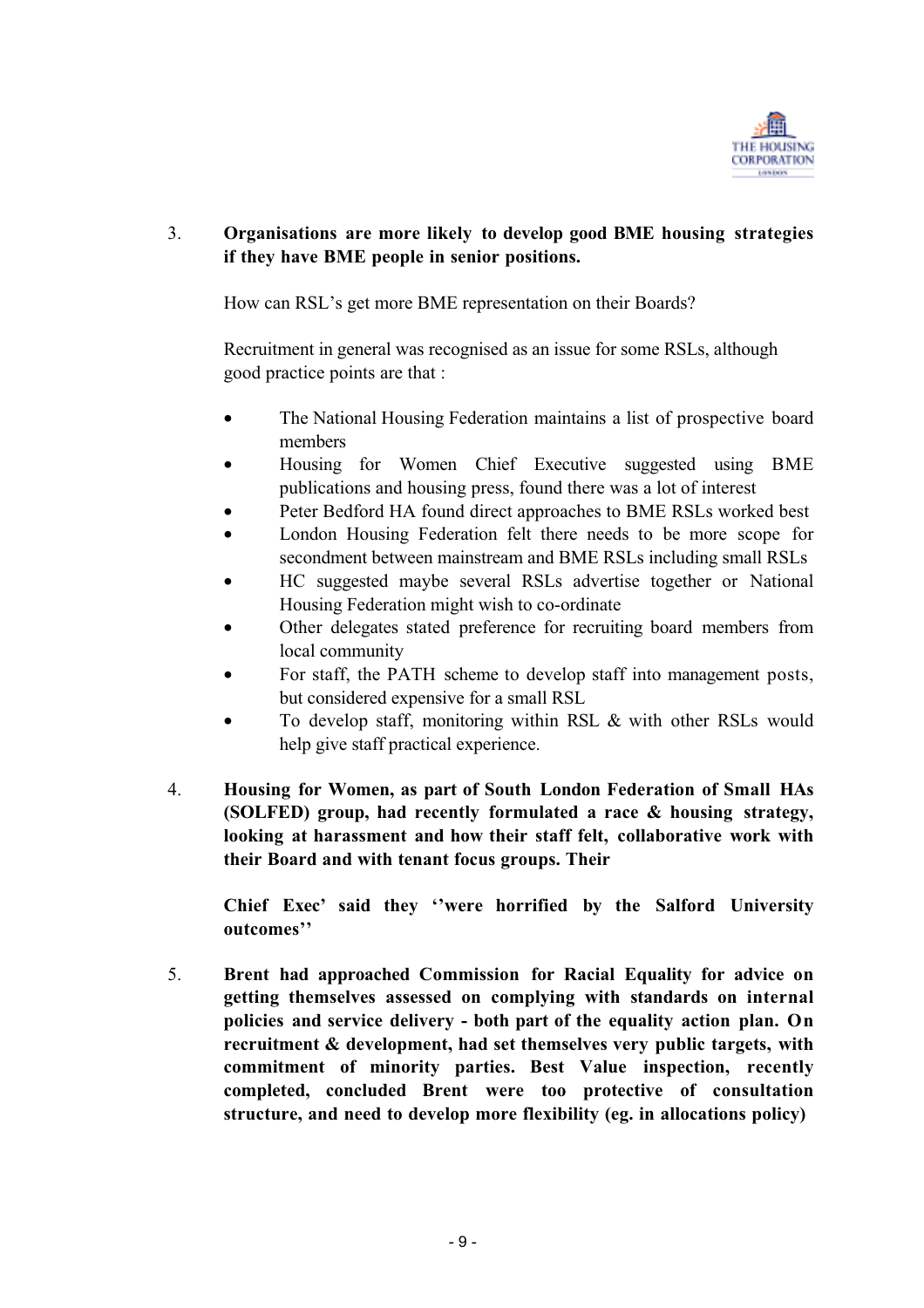

# 6. **Delegates considered whether Social Housing Grant should be linked to drawing up BME strategies?**

Most delegates thought there needed to be a stick as well as a carrot approach.

The ''stick'', should be specific to each individual RSL approach / actions, or lack of them, rather than a blanket approach. However certain minimum standards should be required, such as tenant satisfaction surveys every X years and changing board members every Y years.

A co-op delegate expressed concern at a ''stick'' approach for co-ops and small RSLs as it was difficult enough to get co-op members to attend meetings.

# 7. **Performance Indicators (PIs) could be useful in benchmarking RSLs performance on BME issues:**

- PIs need to break down between BME groups and need to be fairly sophisticated
- By our ranking PIs in performance tables, this may lead RSLs to focus on quantitative and overlook the more subjective qualitative PIs
- PIs and targets should not be absolute, but continuous improvements
- Kensington and Chelsea suggested that HC RSR should request localised information/PIs rather than stock wide.

Workshop 3 Facilitator: Vilma Redicon Chair: Barbara Perry

1. **Vilma Redicon - Chef Executive of Black Roof Community Housing Association gave a presentation on their approach to producing a BME strategy. The basis of the presentation was the two BME questions asked in the RSR and how BRCHA approached them**.

Vilma stressed that Best Value goes hand in hand with BME and Equal Ops strategies and the importance of benchmarking clubs in terms of focusing on BME strategies, issue and quality.

# 2. **How to get people to participate, how do we engage with BME tenants, how to move on?**

- Need to be creative and innovative re: consultation
- Surveys are only one way to get tenants views
- People need to feel valued. RSLs may need to look at the way they have 'treated' their tenants previously, in terms of consultation and feedback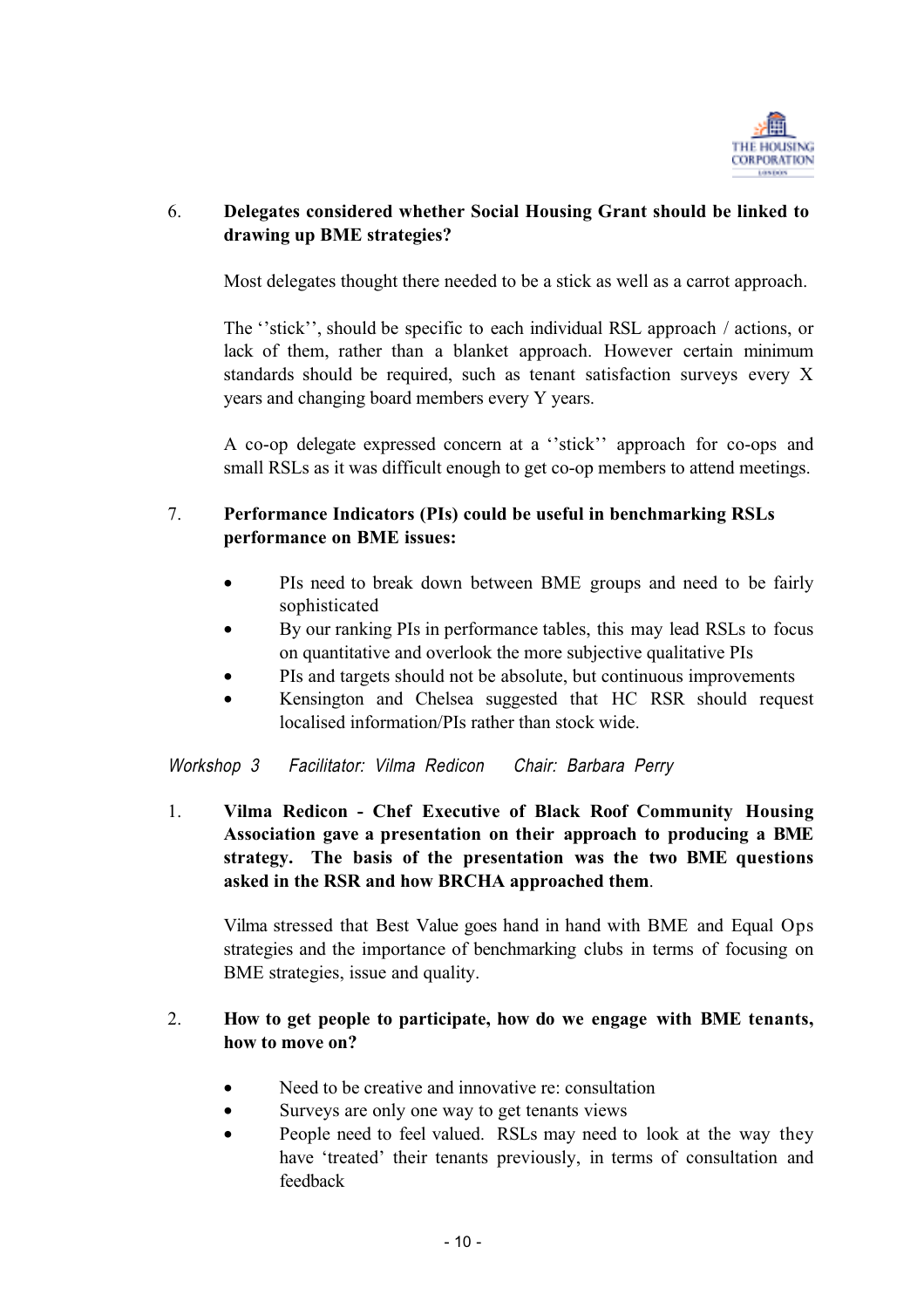

- Suggested tapping into recourses eg: by getting in touch with community groups, BME 'key players', alter the time and venue of meetings, combine with other events, eg: celebrations, etc
- Need to build trust, look at other avenues of consultation/participation
- RSLs need to demonstrate that they do want tenants views. Need to take time to build up trust. Realise that it is a long, labour intensive process
- Strategies need to lead to practical action not just a paper exercise.
- Need to create the right ethos within an organisation the right image not a you, us and them culture
- Experiences showed that it took some time to 'get it right' need to start little and get bigger
- Need to engage tenants and other stakeholders by whatever means work - eg: separate women's sessions, youths and elders
- Work with existing community groups
- Need to invest in the community to enable engagement within the community.
- Build links and get better involvement with tenants
- RSLs need to build a presence within the community
- 3. **There are a few Local Authorities with appropriate BME strategies what does this say? Why did equalities fall off the agenda? Its about commitment - political and non-political - at all levels:**
	- RSLs need to work with LAs and the HC
	- **Partnering**
	- BME strategies not just about current need but about aspirations as well. Strategies need to look ahead to the society you want in the future
	- Need committed staff and board members. Need development and training
	- Lettings choice what implications for BME groups? Have we the ability to focus on BME needs? LAs do not compare performance of other RSLs in other boroughs - ie: who is housing who? who is meeting targets?
	- Need to look at past relationships between LAs and (BME) RSLs.
	- Part of problem is to keep looking back. This time real and fundamental changes must be made. There is a worry that changes won't be fundamental enough. Need to recognise the fear amongst BME population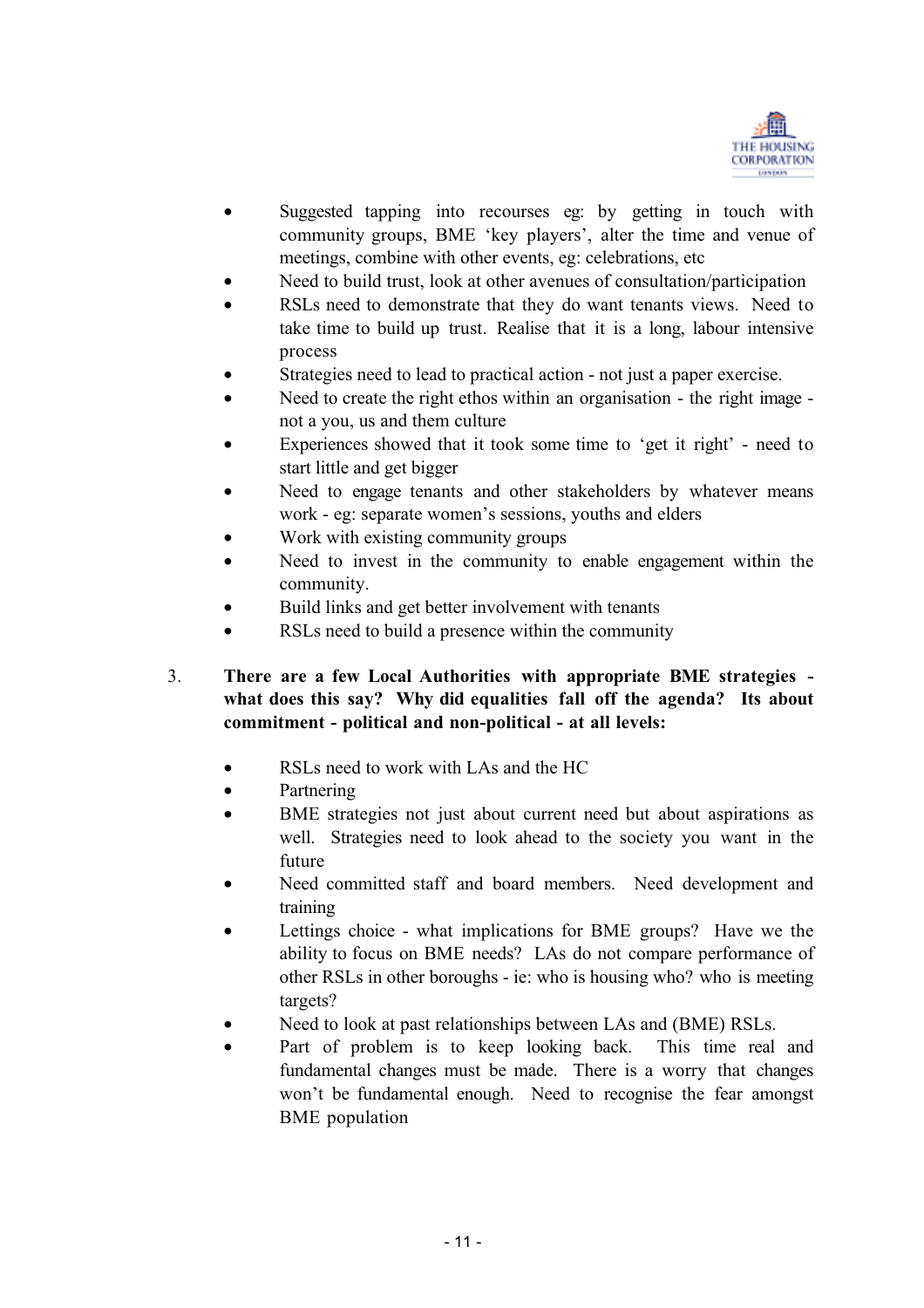

Workshop 4 Facilitator: Ertanch Hidayettin Chair: Clare Winstanley

# 1. **Important learning points during the development of London Borough of Islington's (LBI) BME Strategy have been:**

- Be prepared to revise the initial objective. LBI started with the intention of devising a BME Strategy for RSLs but realised it needed to develop a wider, more comprehensive strategy
- The need to get all communities within LBI involved in development of the strategy
- The importance of high-level commitment within LBI to the objectives
- The importance of a comprehensive housing needs survey which has taken account of the needs of all communities in LBI
- having a project group to drive the issue forward
- Sorting out terms of reference at an early stage
- Talking directly with communities as well as with perceived community leaders
- Having SMART targets with realistic timetables
- Ongoing monitoring and evaluation arrangements involving senior management
- A recognition that any such strategy needs to be dynamic and will evolve and change.

#### 2. **Points arising in discussion**:

- It was helpful to have had senior councillors on board for the work from across the political parties
- It was useful to have broad membership of the project group which reflected various sections of LBI
- LBI had gained from talking with other LAs perceived to have developed good practices. More widely several workshop participants felt that there should be more proactive sharing of good practice amongst housing associations, and amongst LAs
- Leadership on this issue, both managerially and politically, is important and London's Mayor might now take more of a lead on this issue
- It is important to get out and talk directly with communities about intended strategies and actions, not least because general written paper/event based means of seeking views might fail because of language issues: 'don't expect people to come to you'
- When initially developing a strategy it is more effective to put initial proposals to people for consideration rather than starting with a blank sheet of paper